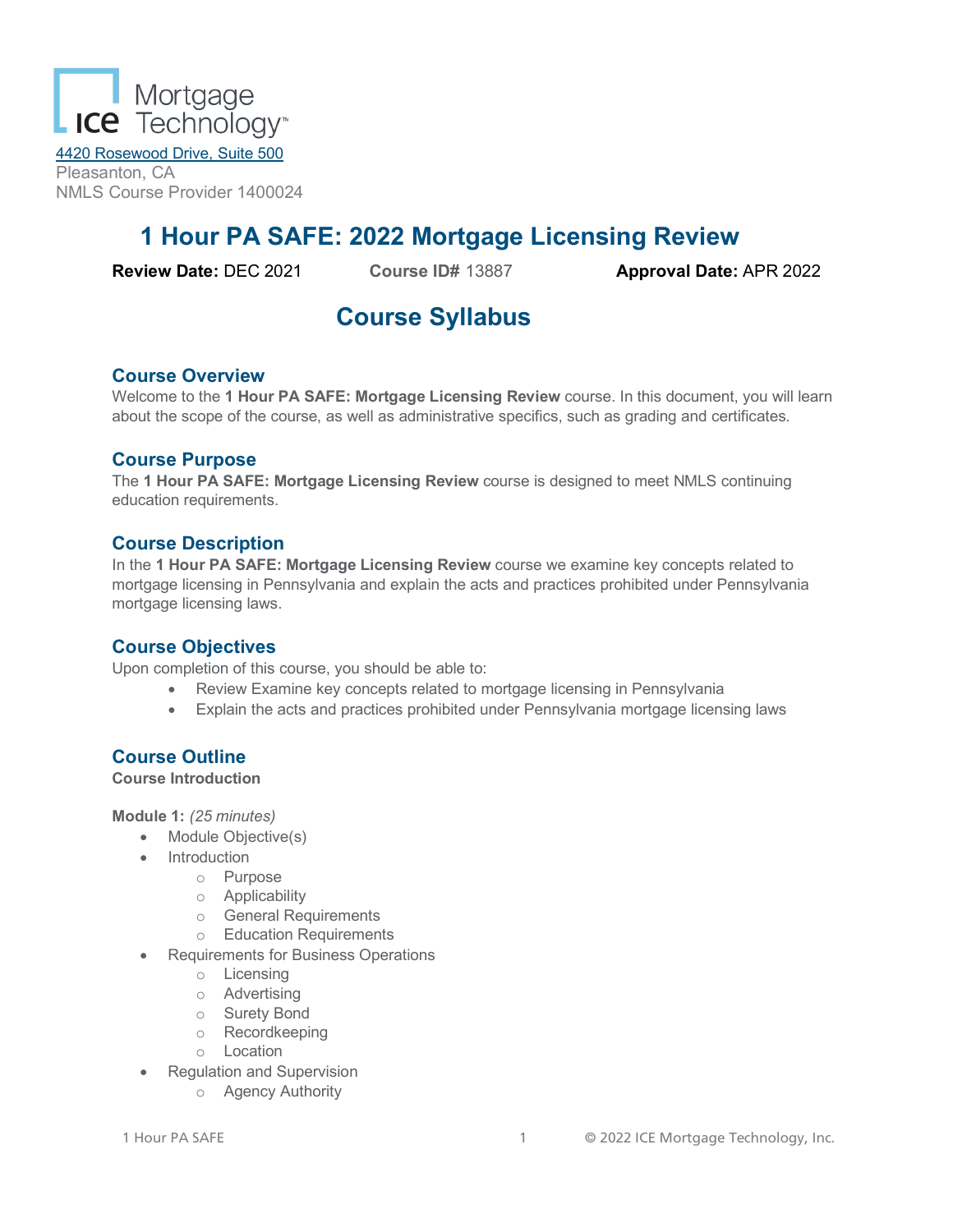- o Penalties and Enforcement
- o Agency Website
- Case Study
	- o Module Summary and Quiz

#### **Module 2:** *(25 minutes)*

- Module Objective(s)
- Fraud, Deception, Misrepresentation
	- o Prohibited Practices
	- o Fraud
	- o Deception
	- o Misrepresentation
	- o Misrepresentation to a Governmental Agency
- Compliance with State and Federal Laws
	- o Laws and Regulations
	- o Disclosures
	- o Timeframes
- Borrower Fees and Financing
	- o No Close, No Commission
	- o Availability of Terms
	- o Bait and Switch
	- o Fees
- General Business Conduct
- **Licensure** 
	- o Pressure on Third Parties
	- o Influencing Appraisers
	- o Property Insurance Coverage
	- o Truthful Accounting
- Case Study Enforcement Action Module summary and Quiz
	- o Module Summary and Quiz

**Final Assessment:** 10 minutes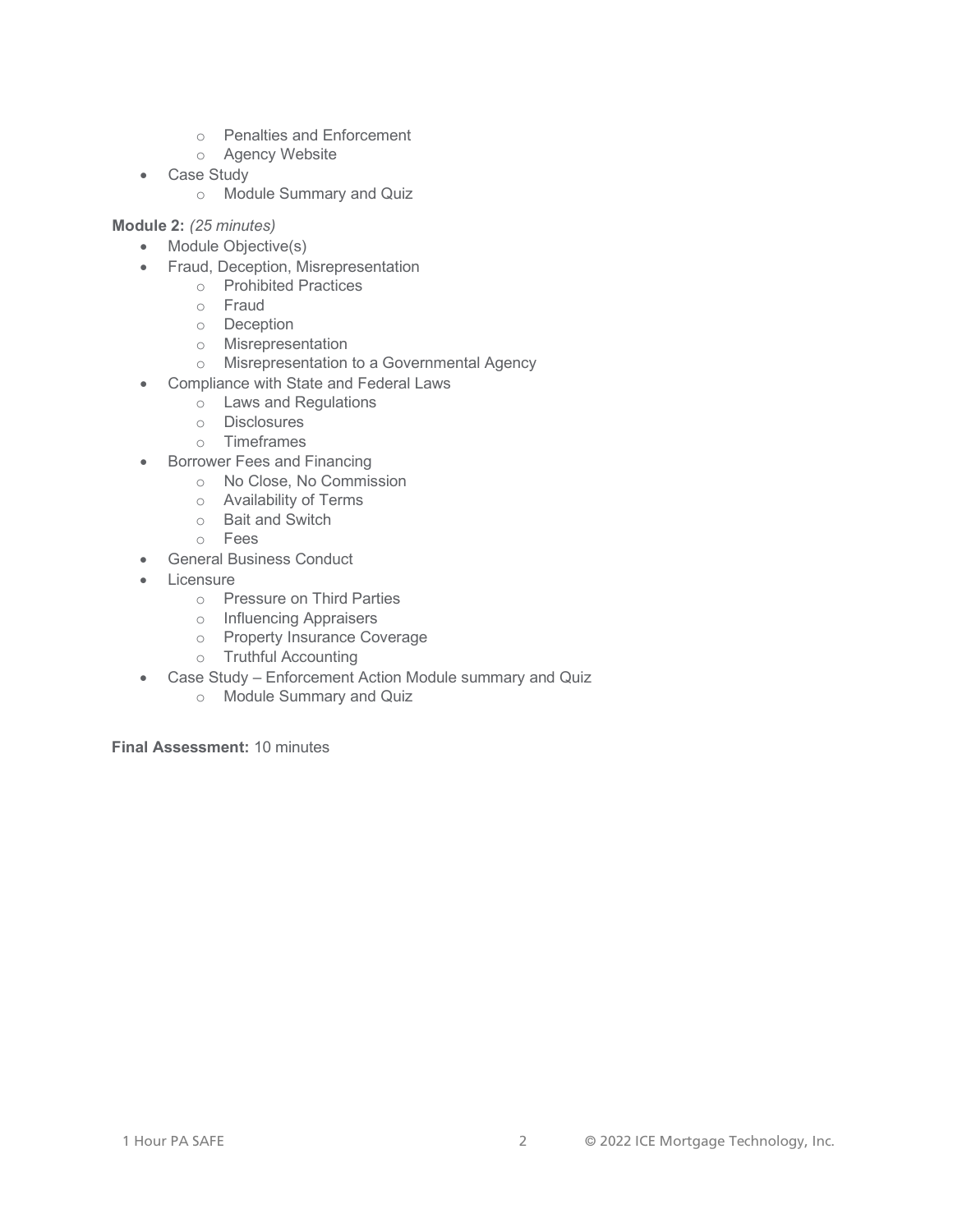#### **Required Course Materials**

All materials required for the course are contained within the learning management system or provided via links within the course. No other materials are required. This course does not have to be completed in one sitting, but it is recommended for your learning retention that each component of the course be completed in one sitting. If you begin the course and you are timed out due to six minutes of inactivity, you will be returned to the first page of the unit of instruction within the module. If you begin the course and choose to leave the course you may re-access the course at any time without starting from the beginning. When re-entering the course, you will be asked if you would like to continue where you left off, simply answer OK to continue through the material. You must have pop-ups enabled and toolbars disabled. You may review any course materials you have already completed by using the navigation tools located in the course, menus, and course index page. You must have Adobe Reader to view the supplemental materials/handouts in the course.

#### **Final Course Assessment**

After completing the course materials, you will need to pass a multiple-choice assessment. You must receive a score of 70 percent (70%) or better to pass.

# **Instructor Biography**

This course does not have an instructor. This course was developed through content contributions from Diane Erbeznik.

Diane Erbeznik has more than 20 years of residential mortgage regulatory compliance experience, as well as secured and unsecured consumer lending. She has worked for top national lenders including Wells Fargo and First Union (The Money Store), regional banks including Bank of Hawaii and Washington Mutual, and is currently First Vice President/Regulatory Control Manager within Consumer Fair and Responsible Banking for a southeast regional bank. She received a Bachelor of Science degree in Business Management from the University of Phoenix. In addition, she is an active member of the American Bankers Association and has earned the Certified Regulatory Compliance Manager (CRCM) professional certification. She is also an active member of the National Association of Legal Assistants and has earned the Certified Legal Assistant (CLA) professional certification.

Contact information: Please feel free to contact our contributors at [learning@elliemae.com](mailto:learning@elliemae.com)

#### **Course Administration**

#### Rules of Conduct

As an individual completing either pre-licensure education (PE) or continuing education (CE), you are required to abide by the [NMLS Rules of Conduct.](https://mortgage.nationwidelicensingsystem.org/courseprovider/Course%20Provider%20Resources/Rules%20of%20Conduct%20for%20NMLS%20Approved2.pdf)

NOTE: Proceeding to the course indicates your acceptance to abide by the NMLS Rules of Conduct.

Any violation of this standard could lead to automatic withdrawal from the course without credit or refund. Course should be taken in a quiet, distraction free area. NMLS has established a mandatory automatic log-out, and after six minutes of inactivity, you will be logged out of the course. On logging back in, you will return to either the page where inactivity was detected or the start of the unit of instruction. Units of instruction are indicated in the Course Outline section of this syllabus.